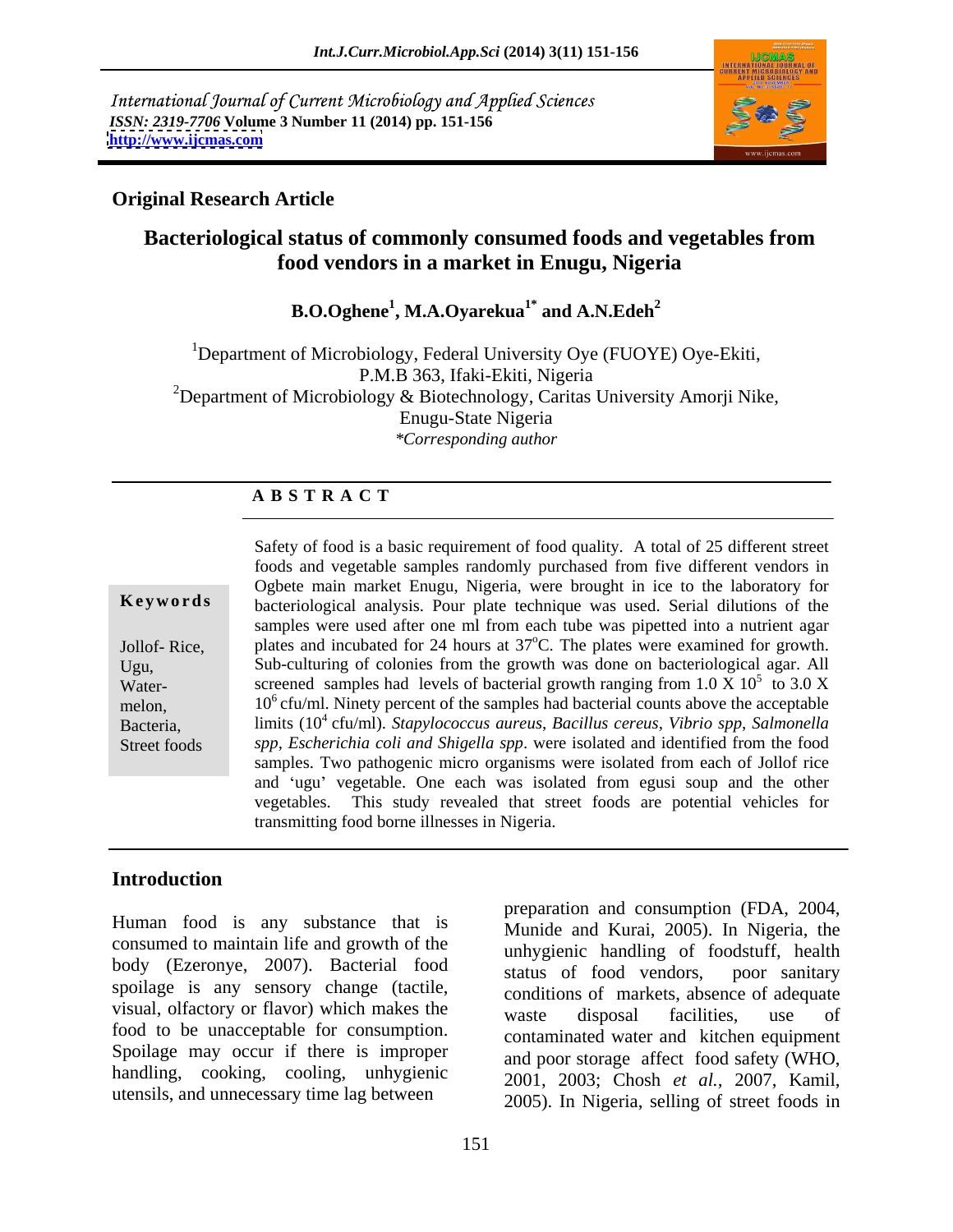markets is common but most consumers and Food samples were transported in sterile vendors have little or no knowledge about polythene bags on ice to the laboratory. 10g food safety. Consumption of street food has grown over the years due to rapid population homogenized and serial dilution made and growth, unemployment, poverty and examined using pour plate method. availability of relatively low cost foods. (Martins, 2006, Amoah, 1992, Chakravarty and Canet, 2002). Symptoms of food borne illnesses include: diarrhea, vomiting, One militer of each dilution  $(10^{-1} - 10^{40})$  were abdominal cramp and nausea (Nweze, pipetted into nutrient agar plates. Plates 2010); most of which are caused by were incubated aerobically and *Staphylococcus aureus, Salmonella spp, Clostridium perfringens, Clostridium*  culturing was done in fresh nutrient agar, *botulinum, Campylobacter, Vibrio*  Mac Conkey agar and Salmonella Shigella *parahaemolyticus, Bacillus cereus and* Entropathogenic *Escherichia coli*. Food aerobically and anerobically at 37<sup>o</sup>C for 24 safety depends on conditions necessary during the production, processing, storage, the cultures were carried out using colonial and preparation of food to ensure that it is morphology, Gram's staining (Nester *et al.,* safe, sound, wholesome, and fit for human 2007) and biochemical tests, (Cheesbrough, consumption (FAO/WHO, 1990). 2005, Ochei and Kolhather, 2001).

This work investigated selected foods and **Results and Discussion** vegetables sold by vendors in Ogbete main market, Enugu, Nigeria for bacterial contamination. Isolated and identified examined for bacterial contamination. bacterial species associated with food contamination and their microbial loads samples were contaminated with varying were determined. The public health implications of consumption of such foods were established.

A bacteriological survey was conducted in different food vending sites at Ogbete main market, Enugu State, Nigeria.

*sativa)* plates, Egusi soup (*Citrullus* 

portion of each food sample was

# **Culturing of sample (pour plate)**

 $10^{40}$ ) were were incubated aerobically and anaerobically at  $37^0C$  for 24 hours. Sub- ${}^{0}C$  for 24 hours. Subagar plates which were incubated  $\rm{^{0}C}$  for 24 hours. Identification of isolates obtained in

# **Results and Discussion**

A total of 25 street food samples were examined for bacterial contamination. Results showed that all the street food levels of bacterial counts. The results obtained are shown in Tables  $1-5$ .

**Materials and Methods** care problem in Nigeria both in terms of Five samples each of jollof rice (*Oryza*  isolated are enteric pathogens. Their high *lanatus*), ugu (fluted pumpkin), green indicates fecal-oral transmission. The spinach (*Spinacia oleracea)* and water isolation of *Salmonella* species from water leaves (*Talinum triangulare*) were leaves may be due to the use of manure from purchased from various vendors in Ogbete poultry farms. The use of poultry manure for market, Enugu, Nigeria and studied to growing vegetables is common in Enugu. determine their level of bacterial *Salmonella* infections is also common in contamination and safety for human Enugu (Ohanu and Ogeneh; 2014), in consumption. Nigeria in general (Oweghe and Afe, 2011).Gastroenteritis has remained a major health human suffering and food-borne illness. The isolation of bacteria in all the food samples from different vendors in Ogbete main market, Enugu is indicative. All the bacteria frequency of isolation and bacterial loads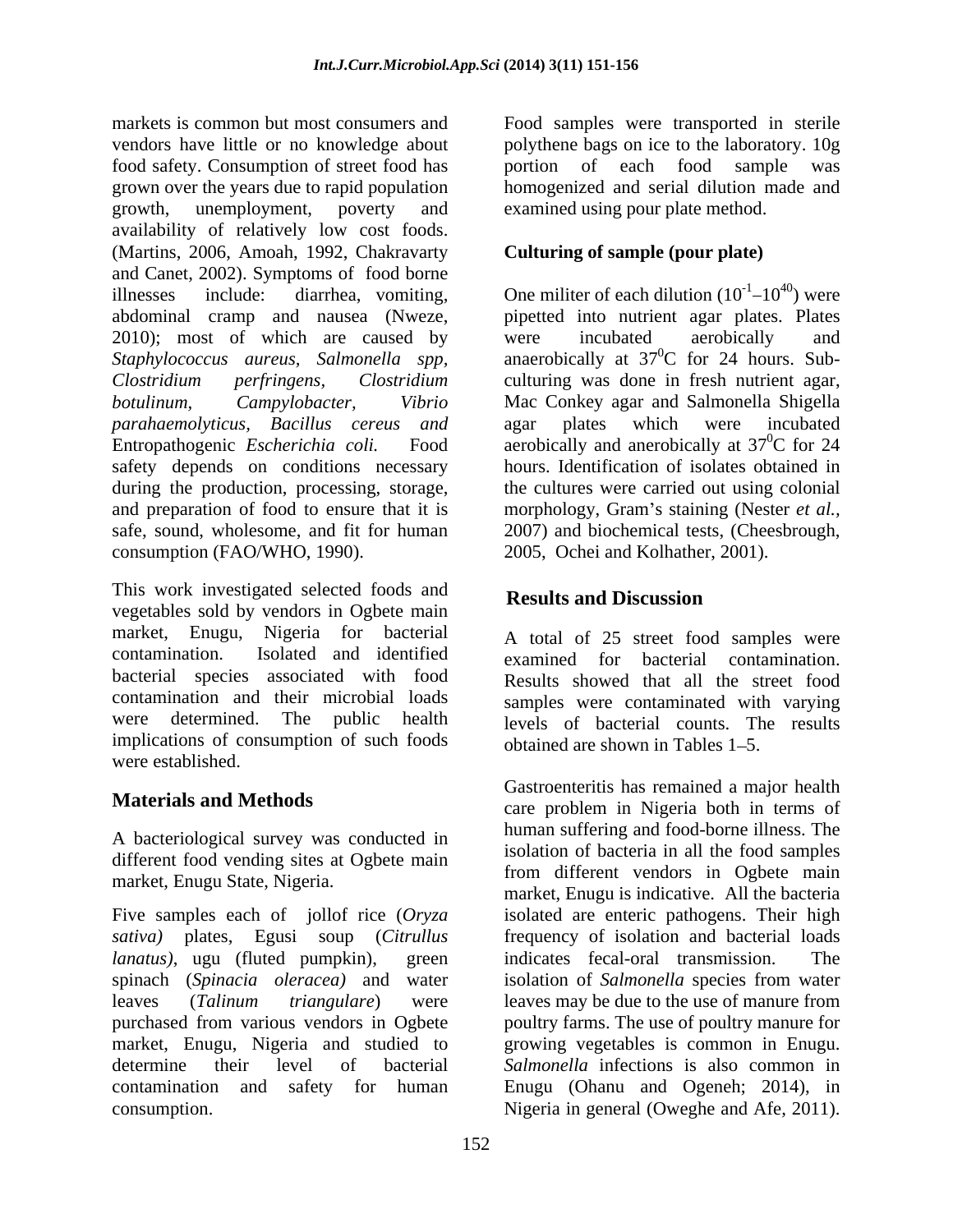The high level of prevalence of *Salmonella*  infections can be drastically reduced by thorough washing of vegetable before use reduces their multiplication also because as few as 15 to 20 cells can cause illness (FDA,

and smooth colonies, respectively. On MAC Ugu showed bacteria that were lactose spinach did not have lactose fermenters. smooth colonies with distinct edges while Ugu and water melon had no growth on

The high total bacterial count of  $>10^4$  cfu/ml of screened food samples especially in vegetables implies extreme contamination and poses potential health risks. This high incidence was mainly due to the largely illness. Although cooking destroy unhygienic nature of the food preparation and service areas. Majority of the street food centers are located beside waste disposal points and dusty roads. Furthermore lack of conditions and the presentation of these contaminations. Results show also that contamination than vegetables (Table 3). Fresh vegetables should not be stored

especially as uncooked salad. Refrigeration and some vegetables means non fecal together with cooked foods in order to avoid cross contamination. The presence of the non-lactose farmenters in jollof rice, egusi coliforms (Table 1&2).

2004). There was no growth in SSA except by Jollof rice and Egusi soup had no growth on hand, all the food samples showed growth SSA but had non-lactose fermenter on on NA. Contamination of foods is usually MAC. On Nutrient agar (NA), Jollof rice due to faecally contaminated water and showed white colonies with rough edges. The unsanitary handling by food handlers. Most<br>Circular, smooth, raised and deep golden deadly epidemics in developing countries yellow colonies, egusi soup showed smooth  $\alpha$  are caused by them (CDC – DMBD, 2004). round colonies that are opaque as shown in *Escherichia coli* isolated in ugu may be Table 1.<br>In Table 2, Ugu, water melon and green<br>In Table 2, Ugu, water melon and green<br>In Table 2, Ugu, water melon and green<br>In Table 2, Ugu, water melon and green<br>In the Isho, in the South East spinach on NA showed milky color colonies Nigeria. Ingestion of the pathogenic fermenters while water leaf and green may give rise to hemolytic uremic syndrome However, green spinach on SSA had milky person transmission can occur via the fecal SSA. pathogens can be spread if personal hygiene <sup>4</sup> cfu/ml and hand washing procedures are inadequate<br> $\frac{(B_{11} + B_{12})}{(B_{11} + B_{12})}$ green spinach and water leaves. On the other unsanitary handling by food handlers. Most deadly epidemics in developing countries responsible for the high prevalence of gastroenteritis as ugu is a commonly used vegetable among the Igbo, in the South East serotype *E. coli* 0157 derived from infected meat causing colitis with bloody diarrhea, (Elizabeth and Martin, 2003). Person to oral route. *E. coli* 0157: H7 can be found in the diarrhea stool of infected persons. The (Buzby, 2001).

running water, sewage disposal and cooked foods will prevent the growth of infrastructure, inappropriate storage these bacteria if any is present (Wagner, foods in the open, encouraged multiple Jollof rice and water leaf, is a pointer to Jollof rice and egusi soup have less material storage facilities, use of low quality raw This may be due to the fact that both are factors contribute to the proliferation of the cooked foods unlike the raw vegetables. bacteria and consequently the high level of When *Staphylococcus aureus* is present in food, it can produce a toxin that causes illness. Although cooking destroy *Staphylococcus aureus*, the toxin it produces is heat stable. Good personal hygiene when handling foods will keep *Staphylococcus aures* out of foods and refrigeration of raw 2001). *Staphylococcus aureus* isolated from largely poor personal hygiene, improper materials and unhygienic sales. These microbial counts recorded in the study.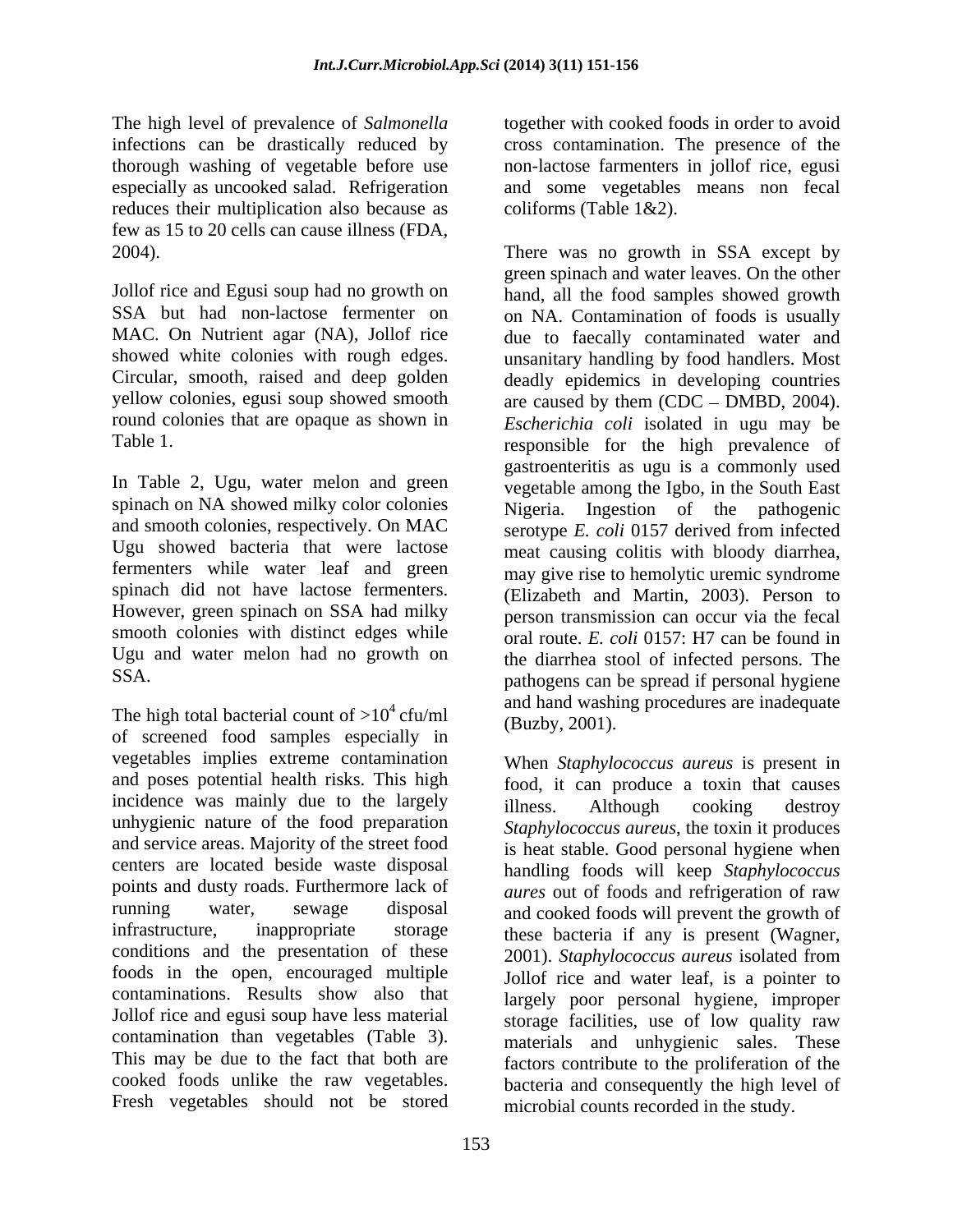| <b>Media</b> | Sample             | <b>Morphology of bacteria colonies</b>          |
|--------------|--------------------|-------------------------------------------------|
| <b>NA</b>    | Jollof Rice        | Whitish colony with rough edges                 |
|              | <b>Jollof Rice</b> | Circular, smooth, raised and deep golden yellow |
|              |                    | colonies                                        |
|              | Egusi soup         | Smooth, round colonies that are opaque          |
| <b>MAC</b>   | Jollof Rice        | Non-lactose fermenter                           |
|              | Jollof Rice        | Non-lactose fermenter                           |
|              | Egusi Soup         | Non-lactose fermenter                           |
| <b>SSA</b>   | Jollof Rice        | No Growth                                       |
|              | <b>Jollof Rice</b> | No Growth                                       |
|              | Egusi Soup         | No Growth                                       |

**Table.1** Colonial morphology of bacteria isolated from the different food samples

**Table.2** Colonial morphology of bacteria isolated from vegetable

| Media      | Sample          | Morphology of bacterial colonies                                       |
|------------|-----------------|------------------------------------------------------------------------|
| NA         | Ugu             | Milky color, circular with smooth colonies and<br>distinct edges.      |
|            | Water leaf      | Round, smooth, raised and deep golden yellow                           |
|            |                 | colonies                                                               |
|            |                 | Creamy in color, circular with smooth colonies                         |
|            | Green (spinach) | and distinct edges.                                                    |
| <b>MAC</b> | Ugu             | Lactose fermenter and smooth colonies with                             |
|            |                 | distinct edges                                                         |
|            | Water leaf      | Non-lactose fermenter                                                  |
|            | Green (spinach) | Non - lactose fermenter, flat and smooth                               |
|            |                 | colonies                                                               |
| <b>SSA</b> | Ugu             | No growth                                                              |
|            | Water leaf      | Circular milky in color, flat, smooth colonies                         |
|            |                 | with distinct edges                                                    |
|            | Green (spinach) | Milky in color, circular, flat, smooth colonies<br>with distinct edges |

Key: NA=Nutrient agar, MAC=Mac Conkey agar, SSA=*Salmonella/ Shigella agar*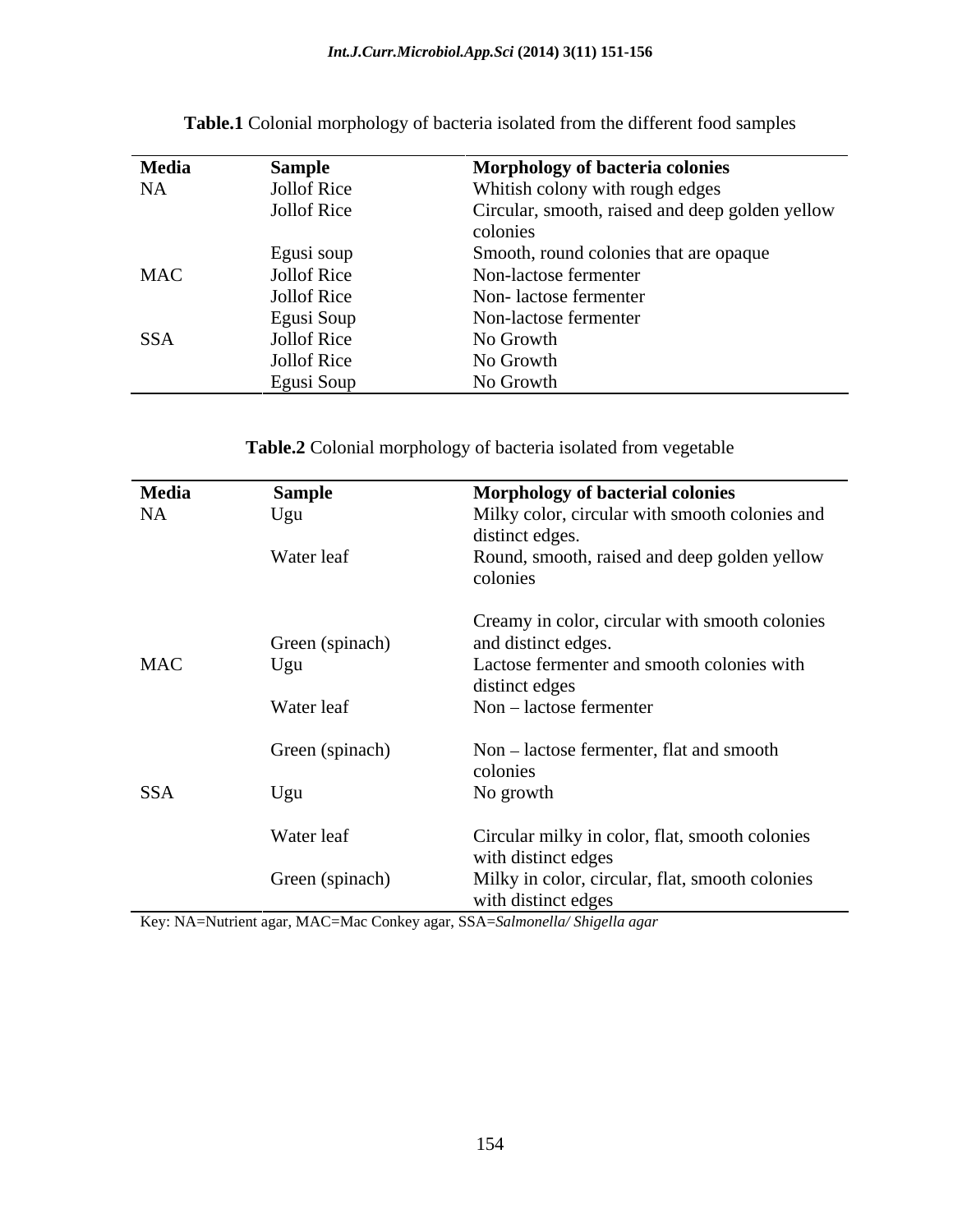### *Int.J.Curr.Microbiol.App.Sci* **(2014) 3(11) 151-156**

| No. of colonies | Dilution  | <b>Bacterial Counts</b> | Food sample        |
|-----------------|-----------|-------------------------|--------------------|
| 290             | 107       | $2.9 \times 10^{6}$     | Jollof Rice        |
| 250             | $10^{-}$  | $2.5 \times 10^3$       | <b>Jollof Rice</b> |
| 100             | $10^{-7}$ | $1.0 \times 10^5$       | Egusi Soup         |
| 300             | 107       | $3.0 \times 10^6$       | Ugu                |
| 240             | $10^{-4}$ | $2.4 \times 10^6$       | Water leaf         |
| 290             | $10^{-5}$ | $2.9 \times 10^{7}$     | Water leaf         |
| 290             | $10^{-}$  | $2.9 \times 10^{6}$     | Green (spinach)    |

### **Table.3** Total bacteria counts (CFU/ML) of street vended food samples

**Table.4** Biochemical tests on isolated bacteria on vended food samples

| Food samples       | Gram reaction Cat Coa Ind Cit Mr Vp Ox Mt |                                                                                                                                                                                                                                  |  |  |  |
|--------------------|-------------------------------------------|----------------------------------------------------------------------------------------------------------------------------------------------------------------------------------------------------------------------------------|--|--|--|
| <b>Jollof Rice</b> | $+$ rod in chain                          | $+$ NA - - + - + -                                                                                                                                                                                                               |  |  |  |
| Jollof Rice        | + cocci in cluster                        |                                                                                                                                                                                                                                  |  |  |  |
| Egwusi Soup        | - rod and curved                          | $NA$ - - - - + +                                                                                                                                                                                                                 |  |  |  |
| Ugu                | - rod                                     | $-NA + - + - - +$                                                                                                                                                                                                                |  |  |  |
| Water leaf         |                                           | $\frac{1}{2}$ . The set of the set of the set of the set of the set of the set of the set of the set of the set of the set of the set of the set of the set of the set of the set of the set of the set of the set of the set of |  |  |  |
| Water leaf         | - rod                                     | $NA - - + - - +$                                                                                                                                                                                                                 |  |  |  |
| Green (spinach)    | $+$ NA - - - - - - -<br>- rod             |                                                                                                                                                                                                                                  |  |  |  |

 Key: CAT-Catalase test, COA-Coagulase test, IND-Indole test, CIT-Citrate test, + (Positive), - (Negative), MR-Methyl Red test, VP-Vogas Proskaeur test, OX-Oxidase test, MT-Motility test, NA-Not Applicable

### **Table.5** Isolated bacteria from food samples

| Food samples       | Associated bacterial contaminants       |
|--------------------|-----------------------------------------|
| Jollof Rice        | Bacillus, cereus, Staphylococcus aureus |
| Egusi soup         | Vibrio Spp                              |
| Ugu                | Escherichia coli                        |
| Water Leaf         | Staphylococcus aureus, Salmonella Spp   |
| Green (Spinach)    | Shigella Spp                            |
| Key: Spp – Species |                                         |

- street foods in Kumasi dissertation Infections (3): 206–208. submitted to the Department of Biochemistry, University of Science **Fences**<br> **Food-borne infections, from division**<br> **of** bacteria and mycotic disease<br>
street foods in Kumasi dissertation<br> **EXEC SEC SECUTE 100**<br> **EXEC SECUTE 100**<br> **EXEC SECUTE 100**<br> **EXEC SECUTE 100**<br> **EXEC SECUTE 100**<br>
- and Technology, Ghana. deocrep/w399TC<br>v, J. 2001. Children and microbial Cheesbrough, M.,
- Centers for Disease Control and Press, London. Pp. 112–115.

**References** Food-borne infections, from division Amoah, D.K. 1992. Some studies on (DBMD). J. Bact, Fungi food-borne of bacteria and mycotic disease Infections (3):  $206 - 208$ .

- Chakravarty, I., Canet, C. 2002. Street food in Calcutta.<http://www.fao.org/> deocrep/w399T06.HTM.
- Buzby, J. 2001. Children and microbial Cheesbrough, M., 2005. Dsitrict food borne illness. ERS Publishers limited, Finland. Pp. 24 25. countries 2. Cambridge University Cheesbrough, M., 2005. Dsitrict laboratory practice in Press, London. Pp. 112–115.

Chosh, M., Wahi, S., Kumar, M.,